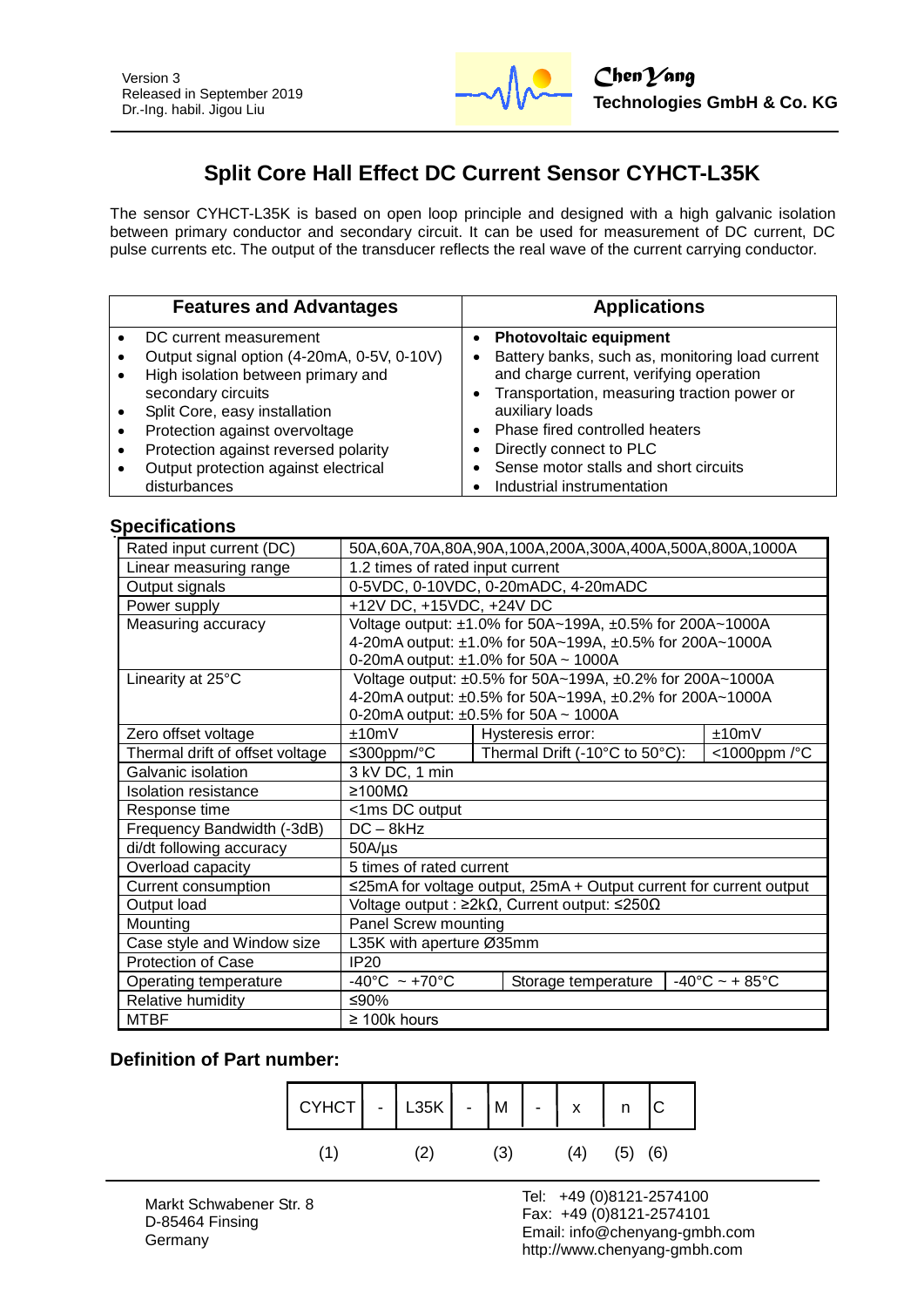Version 3 Released in September 2019 Dr.-Ing. habil. Jigou Liu



| (1)                   | (2)           | (3)                                                                                                                          | (4)                                                                       | (5)                                                | (6)                                                       |
|-----------------------|---------------|------------------------------------------------------------------------------------------------------------------------------|---------------------------------------------------------------------------|----------------------------------------------------|-----------------------------------------------------------|
| <b>Series</b><br>name | Case<br>style | Rated Input current<br>$(M=U/B$ m)                                                                                           | Output signal                                                             | Power supply                                       | Connector                                                 |
| <b>CYHCT</b>          | L35K          | $m = 50A, 60A, 70A, 80A,$<br>90A, 100A, 200A, 300A,<br>400A, 500A, 800A, 1000A<br>(other input current<br>between 50A-1000A) | $x=3: 0-5V$ DC<br>$x=4: 0-20mA DC$<br>$x=5: 4-20mA DC$<br>$x=8: 0-10V$ DC | $n=2: +12V$ DC<br>$n=3: +15V$ DC<br>$n=4: +24V$ DC | C=M: Molex<br>Connector<br>$C = P$ : Phoenix<br>Connector |

U: unidirectional; B: bidirectional (please give U or B in the part number)

- **Example 1:** CYHCT-L35K-U100A -34M, Hall Effect DC Current sensor with Molex connector Output signal: 0-5V DC Power supply: +24V DC Rated input current: 0-100A DC
- **Example 2:** CYHCT-L35K-U100A -54P, Hall Effect DC Current sensor with Phoenix connector Output signal: 4-20mA DC Power supply: +24V DC Rated input current: 0-100A DC

## **DIMENSIONS (mm)**







OFS: Offset Adjustment GIN: Gain Adjustment Dimensions: 83.75mm x 78mm x 16mm, Aperture: Ø35 mm

#### **Pin Arrangement**

| 1: | Vcc.                 |    | <b>GND</b> |
|----|----------------------|----|------------|
| 3: | <b>Signal Output</b> | 4: | <b>GND</b> |

83.75

 $4.5$ 

IP

16